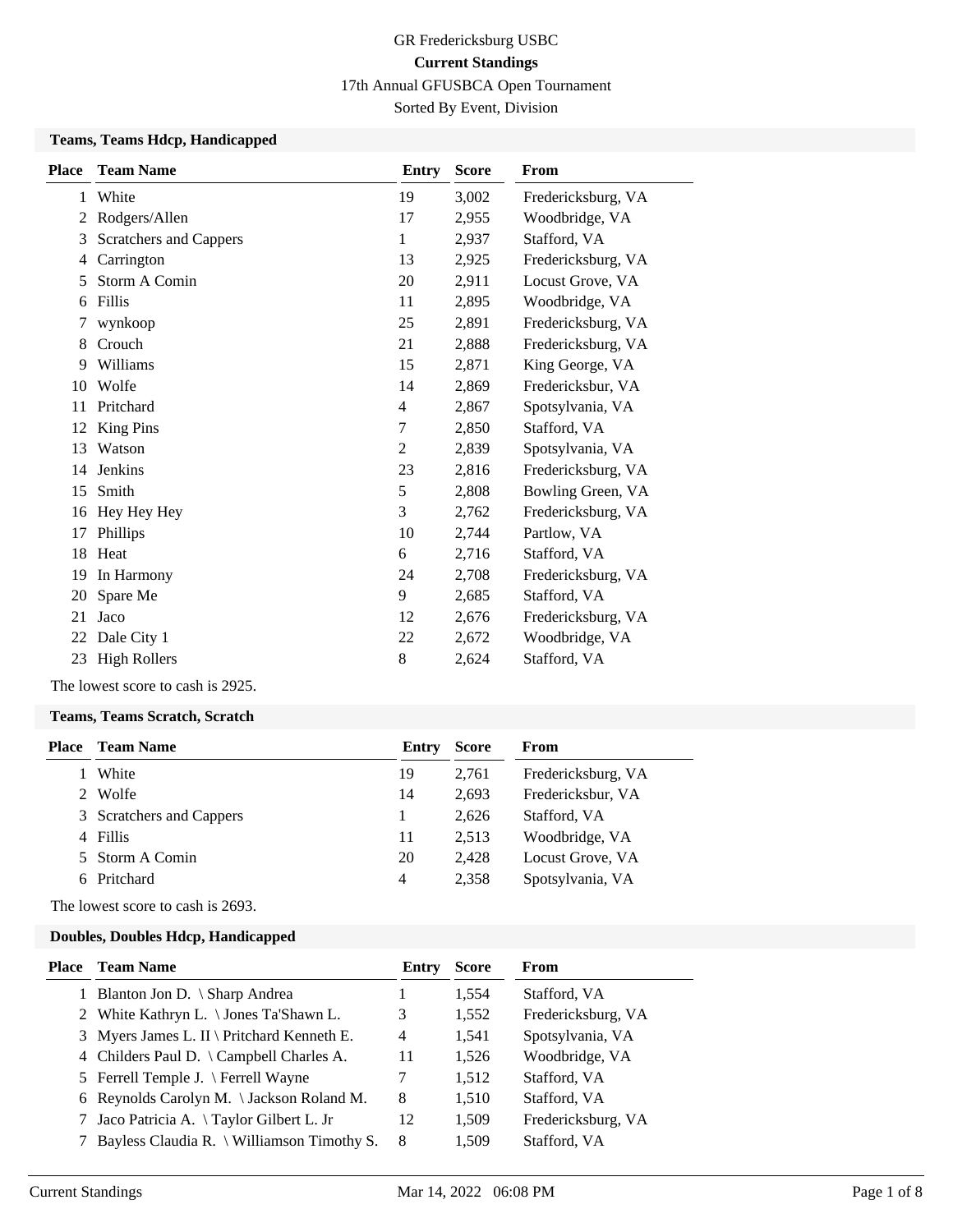Sorted By Event, Division

### **Doubles, Doubles Hdcp, Handicapped**

| <b>Place</b> | <b>Team Name</b>                                    | <b>Entry</b>   | <b>Score</b> | From               |
|--------------|-----------------------------------------------------|----------------|--------------|--------------------|
|              | 9 Brooks Deborah A. \ Coleman Alphonso L.           | 3              | 1,507        | Fredericksburg, VA |
|              | 10 Foster Petra \ Foster Ronald                     | 6              | 1,500        | Stafford, VA       |
|              | 11 Ball Felix M. \Lyall Mary E.                     | 24             | 1,495        | Fredericksburg, VA |
|              | 12 Wolfe James (Jim) M. \ Noltee Christopher D. 14  |                | 1,488        | Fredericksbur, VA  |
|              | 13 Martin George Jr \ Paige Michael A.              | 13             | 1,487        | Fredericksburg, VA |
|              | 14 Randolph Denise (Sunshine) \Thompson<br>Frank A. | 7              | 1,483        | Stafford, VA       |
| 15           | Trombly Ron \ Ford Charles E. JR                    | 5              | 1,479        | Bowling Green, VA  |
| 16           | Kulp Brianna E. \ Kulp Ricky L.                     | 20             | 1,475        | Locust Grove, VA   |
| 17           | Gallahan Bryan W. \ Einhorn James D. Jr             | 14             | 1,451        | Fredericksbur, VA  |
|              | 18 Ware Earl B. \ Carrington William C.             | 13             | 1,444        | Fredericksburg, VA |
|              | 18 Livingston Bernard \ Williams Eric O.            | 6              | 1,444        | Stafford, VA       |
|              | 20 Lemons James E. \ Gilbert John A.                | 26             | 1,403        | Woodbridge, VA     |
|              | 21 Peck Linda N. \ Mitchem Billie S.                | 12             | 1,400        | Fredericksburg, VA |
| 21           | White Bruce M. $\langle$ Murray James P.            | 19             | 1,400        | Fredericksburg, VA |
| 21           | Jenkins Sherika N. \ Harge Angela M.                | 23             | 1,400        | Fredericksburg, VA |
|              | 24 White Cory E. \ Smith Scott D.                   | 5              | 1,399        | Bowling Green, VA  |
|              | 25 Watson Josie F. \ Watson Edgar L. Jr             | $\overline{c}$ | 1,393        | Spotsylvania, VA   |
|              | 26 Voigt Tina L. \ Voigt Robert A.                  | 23             | 1,390        | Fredericksburg, VA |
|              | 27 Mcewen Connor J. \ Foushee Charles S.            | 20             | 1,389        | Locust Grove, VA   |
|              | 28 Newman Donna R. \ Brady David A.                 | $\overline{c}$ | 1,384        | Spotsylvania, VA   |
|              | 29 Clarke Carroll \ Fletcher John (Matt)            | 22             | 1,382        | Woodbridge, VA     |
|              | 30 Rowley Roger \ Rumbaugh Paul L. II               | 1              | 1,381        | Stafford, VA       |
| 31           | Garnett John F. Sr \ Dodson Kenneth L.              | 24             | 1,378        | Fredericksburg, VA |
|              | 32 Frye Kevin L. \Nole Cedric D.                    | 15             | 1,376        | King George, VA    |
|              | 32 Williams Glenn \ Williams Lavangelene A.         | 15             | 1,376        | King George, VA    |
|              | 34 Jaco Richard E. \ Fillis John R. Sr              | 11             | 1,357        | Woodbridge, VA     |
|              | 35 Coulson Rick E. \ Oliver John C.                 | 19             | 1,347        | Fredericksburg, VA |
|              | 36 Gorham Lottie C. \ Phillips Bobby K. Jr          | 10             | 1,342        | Partlow, VA        |
|              | 37 Goode Denita \ Perry Jolita                      | 9              | 1,330        | Stafford, VA       |
| 37           | Roath Peggy W. \ Roath Larry D.                     | 16             | 1,330        | Fredericksburg, VA |
|              | 39 Via Tanner S. \ Via Donnie M. Jr                 | $\overline{4}$ | 1,311        | Spotsylvania, VA   |
| 40           | Ramsey Robert H. \ Marotske Benjamin A.             | 22             | 1,295        | Woodbridge, VA     |
| 41           | McGuire Linda \ Goode Kathleen                      | 9              | 1,285        | Stafford, VA       |
|              | 42 Johnson Deborah G. \ Johnson Donnell J.          | 10             | 1,284        | Partlow, VA        |
|              | 43 Tinsley Shawn L. \ Lanum Debora A.               | 21             | 1,264        | Fredericksburg, VA |
|              | 44 Breeden Heather R. \ Brusich Gerald K.           | 21             | 1,256        | Fredericksburg, VA |

The lowest score to cash is 1509.

### **Doubles, Doubles Scratch, Scratch**

| <b>Place</b> Team Name                            | Entry | <b>Score</b> | From              |
|---------------------------------------------------|-------|--------------|-------------------|
| 1 Gallahan Bryan W. \ Einhorn James D. Jr         | 14    | 1.401        | Fredericksbur, VA |
| 2 Wolfe James (Jim) M. \ Noltee Christopher D. 14 |       | 1,362        | Fredericksbur, VA |
| 3 Myers James L. II \ Pritchard Kenneth E.        | 4     | 1,361        | Spotsylvania, VA  |
| 4 Childers Paul D. $\{ Campbell Charles A.$       | 11    | 1.359        | Woodbridge, VA    |
| 5 Blanton Jon D. $\langle$ Sharp Andrea           |       | 1.339        | Stafford, VA      |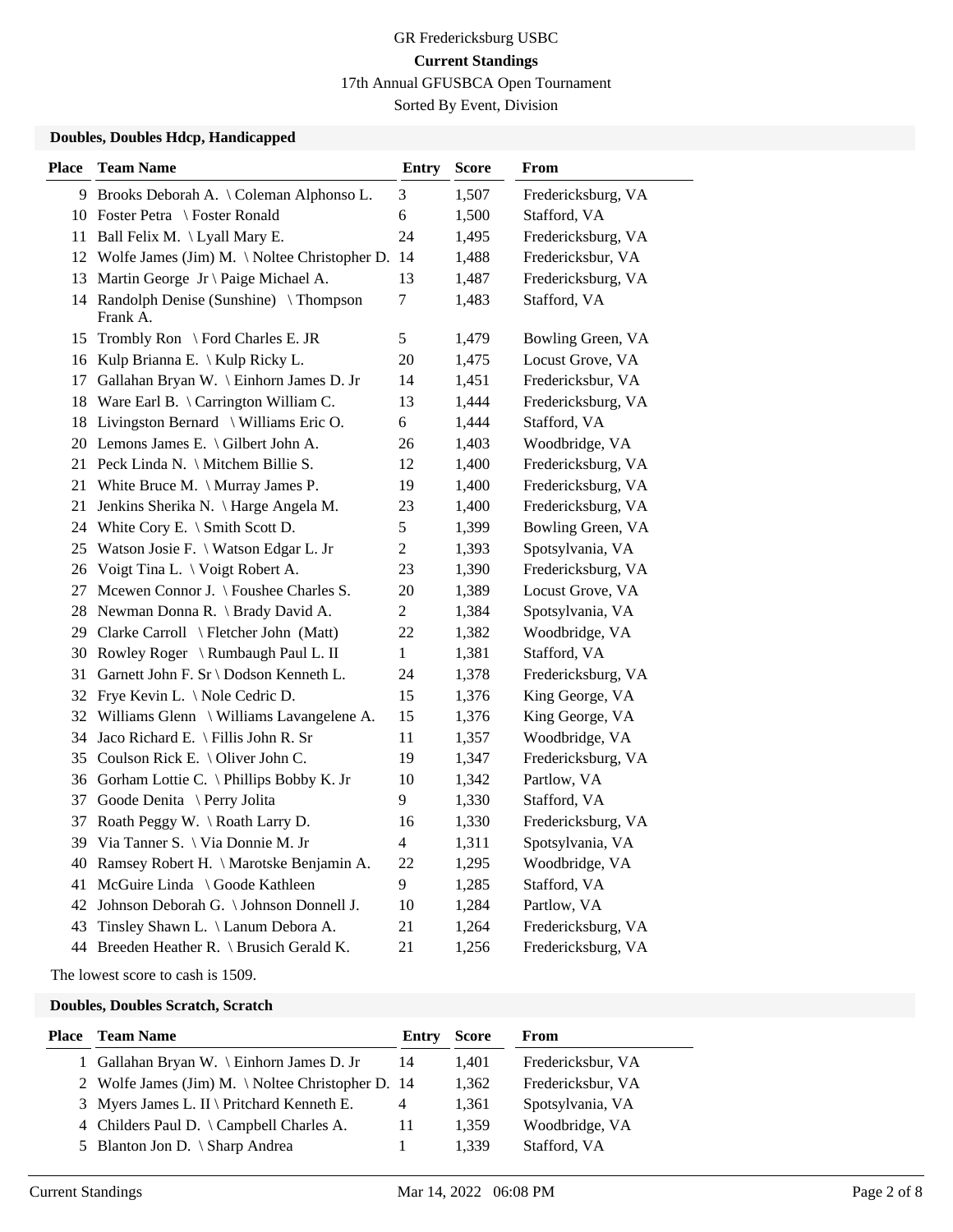Sorted By Event, Division

## **Doubles, Doubles Scratch, Scratch**

| Place | <b>Team Name</b>                                      | Entry | <b>Score</b> | From               |
|-------|-------------------------------------------------------|-------|--------------|--------------------|
|       | 6 Rowley Roger \ Rumbaugh Paul L. II                  |       | 1,285        | Stafford, VA       |
|       | Coulson Rick E. $\setminus$ Oliver John C.            | 19    | 1,267        | Fredericksburg, VA |
| 8     | White Cory E. $\setminus$ Smith Scott D.              | 5     | 1.249        | Bowling Green, VA  |
| 9.    | Randolph Denise (Sunshine) $\{Thompson\}$<br>Frank A. | 7     | 1,243        | Stafford, VA       |
|       | 10 White Bruce M. \ Murray James P.                   | 19    | 1.239        | Fredericksburg, VA |
|       | 11 Clarke Carroll \ Fletcher John (Matt)              | 22    | 1,218        | Woodbridge, VA     |
|       | 12 Meewen Connor J. \ Foushee Charles S.              | 20    | 1.207        | Locust Grove, VA   |
|       | 13 Jaco Richard E. \ Fillis John R. Sr                | 11    | 1.142        | Woodbridge, VA     |
|       | 14 Via Tanner S. \ Via Donnie M. Jr                   | 4     | 982          | Spotsylvania, VA   |

The lowest score to cash is 1361.

## **Singles, Singles Hdcp, Handicapped**

| <b>Place</b> | <b>Team Name</b>             | Entry          | <b>Score</b> | From               |
|--------------|------------------------------|----------------|--------------|--------------------|
|              | 1 Randolph Denise (Sunshine) | $\tau$         | 849          | Stafford, VA       |
| 2            | <b>Trombly Ron</b>           | 5              | 838          | Bowling Green, VA  |
| 3            | Brady David A.               | $\overline{2}$ | 833          | Spotsylvania, VA   |
| 4            | Nole Cedric D.               | 15             | 821          | King George, VA    |
| 5            | Ferrell Temple J.            | 7              | 815          | Stafford, VA       |
| 6            | Ford Charles E. JR           | 5              | 805          | Bowling Green, VA  |
| 7            | Brooks Deborah A.            | 3              | 791          | Fredericksburg, VA |
| 8            | Jaco Patricia A.             | 12             | 789          | Fredericksburg, VA |
| 9            | Ware Earl B.                 | 13             | 773          | Fredericksburg, VA |
| 9            | Watson Edgar L. Jr           | $\overline{c}$ | 773          | Spotsylvania, VA   |
| 9            | Frye Kevin L.                | 15             | 773          | King George, VA    |
| 9            | Gilbert John A.              | 26             | 773          | Woodbridge, VA     |
| 13           | Marotske Benjamin A.         | 22             | 767          | Woodbridge, VA     |
| 13           | Harge Angela M.              | 23             | 767          | Fredericksburg, VA |
| 15           | Fletcher John (Matt)         | 22             | 766          | Woodbridge, VA     |
| 15           | Pritchard Kenneth E.         | $\overline{4}$ | 766          | Spotsylvania, VA   |
| 17           | Coulson Rick E.              | 19             | 761          | Fredericksburg, VA |
| 18           | Fillis John R. Sr            | 11             | 760          | Woodbridge, VA     |
| 19           | Newman Donna R.              | $\overline{2}$ | 759          | Spotsylvania, VA   |
| 19           | <b>Livingston Bernard</b>    | 6              | 759          | Stafford, VA       |
| 21           | <b>Foster Ronald</b>         | 6              | 756          | Stafford, VA       |
| 22           | Mcewen Connor J.             | 20             | 750          | Locust Grove, VA   |
| 23           | Sharp Andrea                 | 1              | 746          | Stafford, VA       |
| 24           | Campbell Charles A.          | 11             | 745          | Woodbridge, VA     |
| 25           | Childers Paul D.             | 11             | 744          | Woodbridge, VA     |
| 25           | Coleman Alphonso L.          | 3              | 744          | Fredericksburg, VA |
| 27           | Martin George Jr             | 13             | 740          | Fredericksburg, VA |
| 27           | Roath Peggy W.               | 16             | 740          | Fredericksburg, VA |
| 29           | Murray James P.              | 19             | 739          | Fredericksburg, VA |
| 29           | Jackson Roland M.            | 8              | 739          | Stafford, VA       |
| 31           | Reynolds Carolyn M.          | 8              | 737          | Stafford, VA       |
| 32           | Goode Kathleen               | 9              | 732          | Stafford, VA       |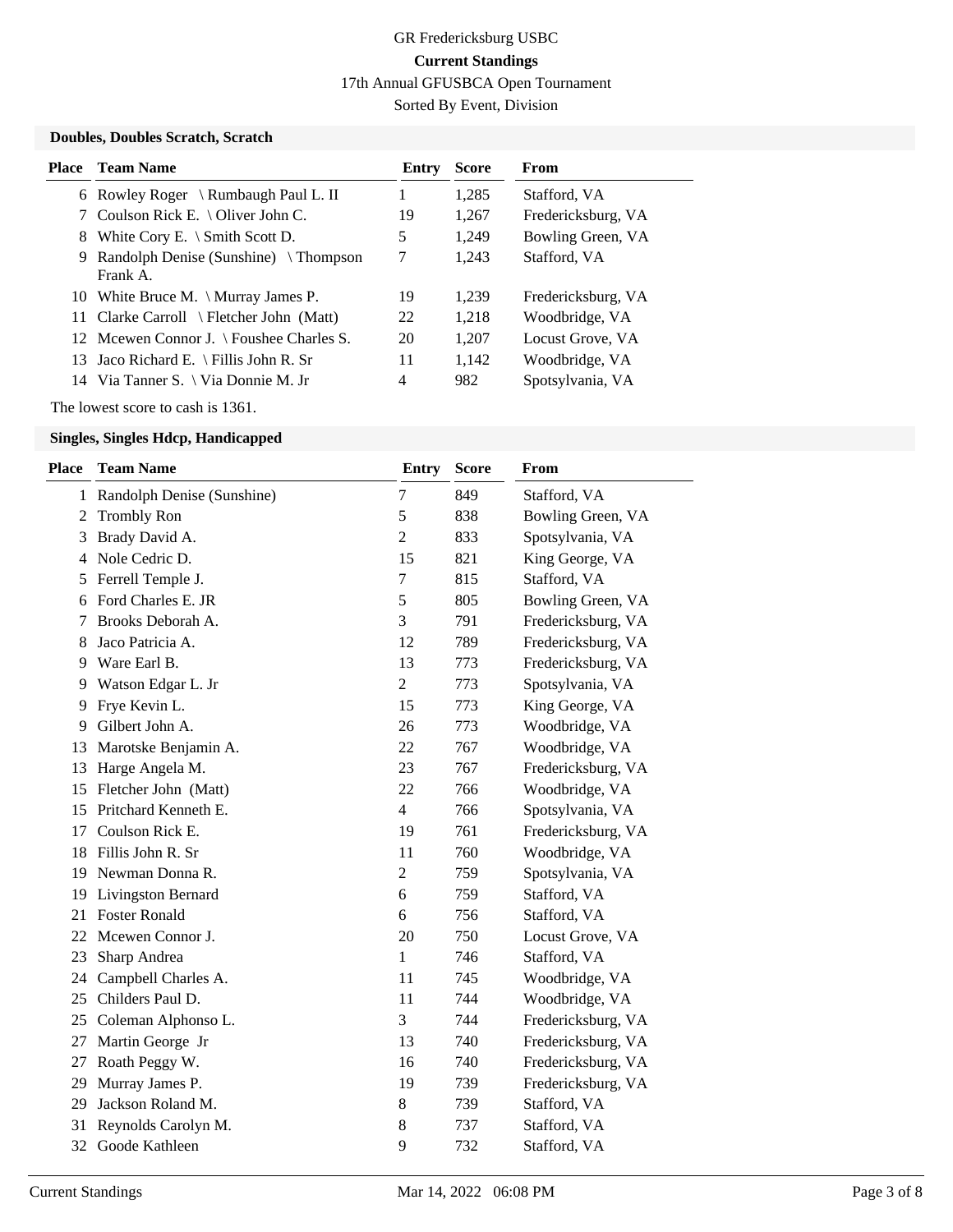Sorted By Event, Division

### **Singles, Singles Hdcp, Handicapped**

| <b>Place</b> | <b>Team Name</b>        | <b>Entry</b>   | <b>Score</b> | From               |
|--------------|-------------------------|----------------|--------------|--------------------|
| 33           | Noltee Christopher D.   | 14             | 728          | Fredericksbur, VA  |
| 34           | Williamson Timothy S.   | 8              | 726          | Stafford, VA       |
| 34           | Watson Josie F.         | $\overline{2}$ | 726          | Spotsylvania, VA   |
|              | 36 Oliver John C.       | 19             | 725          | Fredericksburg, VA |
| 37           | Gallahan Bryan W.       | 14             | 723          | Fredericksbur, VA  |
| 38           | Paige Michael A.        | 13             | 722          | Fredericksburg, VA |
| 39           | Thompson Frank A.       | $\tau$         | 719          | Stafford, VA       |
| 40           | Via Donnie M. Jr        | $\overline{4}$ | 718          | Spotsylvania, VA   |
| 41           | Dodson Kenneth L.       | 24             | 714          | Fredericksburg, VA |
| 41           | <b>Foster Petra</b>     | 6              | 714          | Stafford, VA       |
| 43           | Jaco Richard E.         | 11             | 713          | Woodbridge, VA     |
| 44           | Lyall Mary E.           | 24             | 712          | Fredericksburg, VA |
| 45           | Voigt Tina L.           | 23             | 710          | Fredericksburg, VA |
| 46           | Blanton Jon D.          | $\mathbf{1}$   | 709          | Stafford, VA       |
| 47           | Taylor Gilbert L. Jr    | 12             | 707          | Fredericksburg, VA |
| 48           | Williams Eric O.        | 6              | 704          | Stafford, VA       |
| 49           | Garnett John F. Sr      | 24             | 701          | Fredericksburg, VA |
| 50           | Phillips Bobby K. Jr    | 10             | 699          | Partlow, VA        |
| 51           | Perry Jolita            | 9              | 698          | Stafford, VA       |
| 51           | Via Tanner S.           | 4              | 698          | Spotsylvania, VA   |
| 53           | Smith Scott D.          | 5              | 695          | Bowling Green, VA  |
| 53           | Goode Denita            | 9              | 695          | Stafford, VA       |
| 53           | Kulp Brianna E.         | 20             | 695          | Locust Grove, VA   |
|              | 56 Wolfe James (Jim) M. | 14             | 691          | Fredericksbur, VA  |
| 57           | Lemons James E.         | 26             | 689          | Woodbridge, VA     |
| 58           | Voigt Robert A.         | 23             | 687          | Fredericksburg, VA |
| 58           | Carrington William C.   | 13             | 687          | Fredericksburg, VA |
| 60           | Williams Glenn          | 15             | 685          | King George, VA    |
| 61           | Breeden Heather R.      | 21             | 682          | Fredericksburg, VA |
| 62           | Clarke Carroll          | 22             | 681          | Woodbridge, VA     |
| 63           | Roath Larry D.          | 16             | 680          | Fredericksburg, VA |
| 63           | White Bruce M.          | 19             | 680          | Fredericksburg, VA |
| 63           | White Cory E.           | 5              | 680          | Bowling Green, VA  |
|              | 66 Peck Linda N.        | 12             | 679          | Fredericksburg, VA |
| 67           | Johnson Deborah G.      | 10             | 676          | Partlow, VA        |
| 68           | White Kathryn L.        | 3              | 673          | Fredericksburg, VA |
| 69           | Rowley Roger            | $\mathbf{1}$   | 672          | Stafford, VA       |
| 70           | Kulp Ricky L.           | 20             | 671          | Locust Grove, VA   |
| 71           | Jenkins Sherika N.      | 23             | 670          | Fredericksburg, VA |
| 72           | Foushee Charles S.      | 20             | 669          | Locust Grove, VA   |
| 72           | Ramsey Robert H.        | 22             | 669          | Woodbridge, VA     |
| 74           | McGuire Linda           | 9              | 668          | Stafford, VA       |
| 75           | Tinsley Shawn L.        | 21             | 667          | Fredericksburg, VA |
| 76           | Rumbaugh Paul L. II     | $\mathbf{1}$   | 660          | Stafford, VA       |
| 77           | Ball Felix M.           | 24             | 656          | Fredericksburg, VA |
| 78           | Gorham Lottie C.        | 10             | 653          | Partlow, VA        |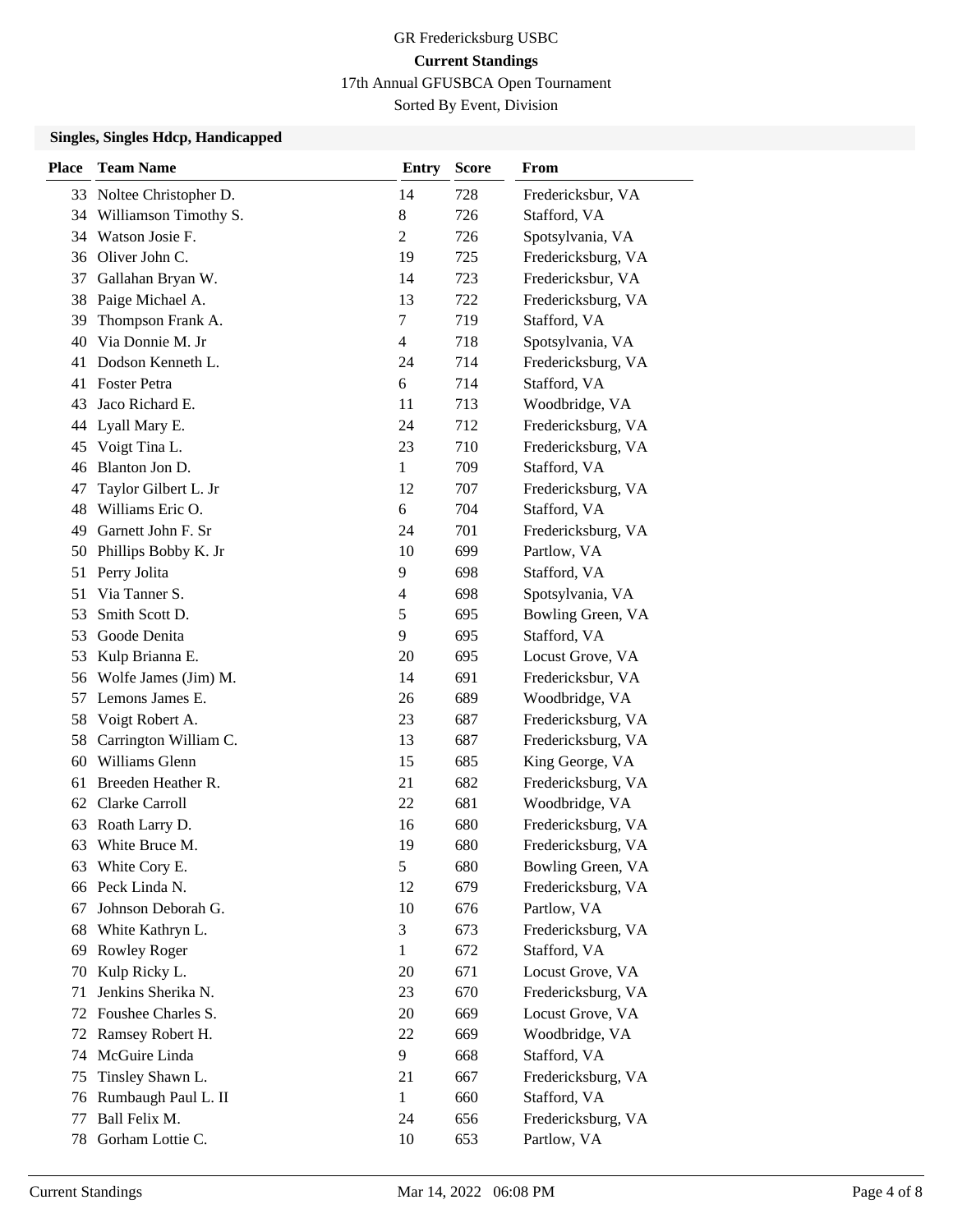# GR Fredericksburg USBC **Current Standings**

17th Annual GFUSBCA Open Tournament

Sorted By Event, Division

## **Singles, Singles Hdcp, Handicapped**

|    | <b>Place</b> Team Name           | Entry | <b>Score</b> | From               |
|----|----------------------------------|-------|--------------|--------------------|
|    | 79 Ferrell Wayne                 | 7     | 646          | Stafford, VA       |
|    | 79 Myers James L. II             | 4     | 646          | Spotsylvania, VA   |
|    | 81 Lanum Debora A.               | 21    | 645          | Fredericksburg, VA |
|    | 82 Bayless Claudia R.            | 8     | 635          | Stafford, VA       |
|    | 82 Einhorn James D. Jr           | 14    | 635          | Fredericksbur, VA  |
|    | 84 Johnson Donnell J.            | 10    | 633          | Partlow, VA        |
|    | 85 Jones Ta'Shawn L.             | 3     | 623          | Fredericksburg, VA |
|    | 86 Mitchem Billie S.             | 12    | 622          | Fredericksburg, VA |
| 87 | Williams Lavangelene A.          | 15    | 575          | King George, VA    |
|    | 88 Brusich Gerald K.             | 21    | 534          | Fredericksburg, VA |
|    | The lowest score to cash is 766. |       |              |                    |

# **Singles, Singles Scratch, Scratch**

| Place        | <b>Team Name</b>           | Entry          | <b>Score</b> | <b>From</b>        |
|--------------|----------------------------|----------------|--------------|--------------------|
| $\mathbf{1}$ | Coulson Rick E.            | 19             | 726          | Fredericksburg, VA |
| 2            | Randolph Denise (Sunshine) | $\overline{7}$ | 725          | Stafford, VA       |
| 3            | Fillis John R. Sr          | 11             | 696          | Woodbridge, VA     |
| 4            | Gallahan Bryan W.          | 14             | 694          | Fredericksbur, VA  |
| 5            | Noltee Christopher D.      | 14             | 683          | Fredericksbur, VA  |
| 6            | Oliver John C.             | 19             | 680          | Fredericksburg, VA |
| 7            | Fletcher John (Matt)       | 22             | 677          | Woodbridge, VA     |
| 8            | Campbell Charles A.        | 11             | 667          | Woodbridge, VA     |
| 9            | Murray James P.            | 19             | 664          | Fredericksburg, VA |
| 10           | Pritchard Kenneth E.       | $\overline{4}$ | 661          | Spotsylvania, VA   |
| 11           | Mcewen Connor J.           | 20             | 659          | Locust Grove, VA   |
| 12           | Childers Paul D.           | 11             | 655          | Woodbridge, VA     |
| 13           | Smith Scott D.             | 5              | 639          | Bowling Green, VA  |
| 14           | <b>Foster Ronald</b>       | 6              | 638          | Stafford, VA       |
| 15           | Rumbaugh Paul L. II        | 1              | 636          | Stafford, VA       |
| 16           | Sharp Andrea               | 1              | 622          | Stafford, VA       |
| 17           | Blanton Jon D.             | 1              | 618          | Stafford, VA       |
| 18           | Einhorn James D. Jr        | 14             | 614          | Fredericksbur, VA  |
| 19           | Wolfe James (Jim) M.       | 14             | 610          | Fredericksbur, VA  |
| 20           | Clarke Carroll             | 22             | 606          | Woodbridge, VA     |
| 21           | Thompson Frank A.          | 7              | 603          | Stafford, VA       |
| 22           | Jackson Roland M.          | $\,8\,$        | 602          | Stafford, VA       |
| 23           | <b>Rowley Roger</b>        | 1              | 600          | Stafford, VA       |
| 24           | White Bruce M.             | 19             | 594          | Fredericksburg, VA |
| 25           | White Cory E.              | $\mathfrak s$  | 586          | Bowling Green, VA  |
| 25           | Jones Ta'Shawn L.          | 3              | 586          | Fredericksburg, VA |
| 27           | Goode Kathleen             | 9              | 584          | Stafford, VA       |
| 28           | Via Donnie M. Jr           | $\overline{4}$ | 578          | Spotsylvania, VA   |
| 28           | Foushee Charles S.         | 20             | 578          | Locust Grove, VA   |
| 30           | Kulp Ricky L.              | 20             | 577          | Locust Grove, VA   |
| 31           | Myers James L. II          | $\overline{4}$ | 571          | Spotsylvania, VA   |
|              | 32 Perry Jolita            | 9              | 515          | Stafford, VA       |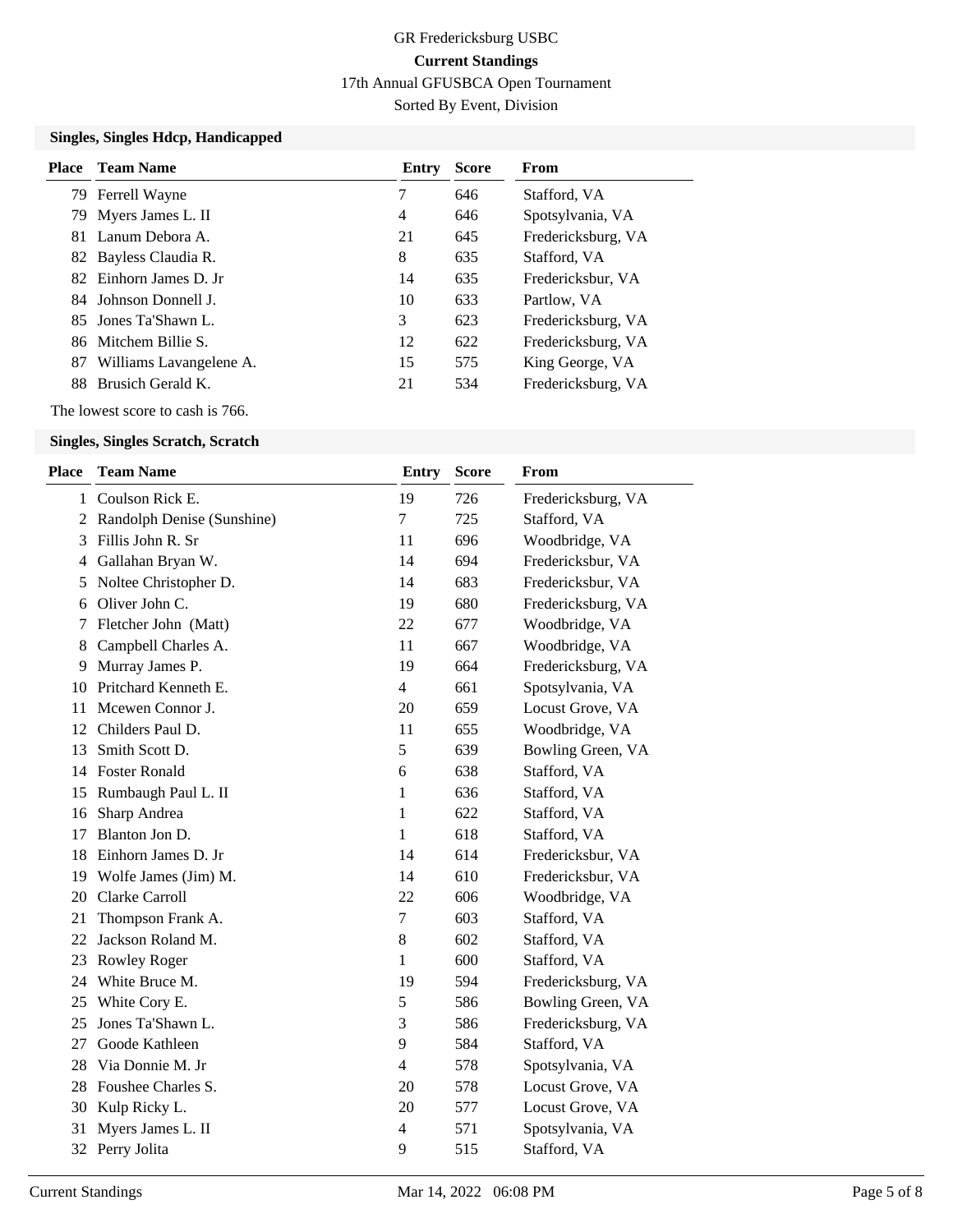Sorted By Event, Division

## **Singles, Singles Scratch, Scratch**

| <b>Place</b> Team Name | <b>Entry Score From</b> |                  |
|------------------------|-------------------------|------------------|
| 33 Via Tanner S.       | 509                     | Spotsylvania, VA |

## The lowest score to cash is 694.

## **All Events, All Events Hdcp, Handicapped**

| <b>Place</b>   | <b>Team Name</b>           | <b>Entry</b>            | <b>Score</b> | From               |
|----------------|----------------------------|-------------------------|--------------|--------------------|
| 1              | Brooks Deborah A.          | 3                       | 2,409        | Fredericksburg, VA |
| $\mathbf{2}^-$ | Ferrell Temple J.          | 7                       | 2,369        | Stafford, VA       |
| 3              | Randolph Denise (Sunshine) | 7                       | 2,356        | Stafford, VA       |
| 4              | <b>Trombly Ron</b>         | 5                       | 2,345        | Bowling Green, VA  |
| 5              | Nole Cedric D.             | 15                      | 2,339        | King George, VA    |
| 6              | Martin George Jr           | 13                      | 2,291        | Fredericksburg, VA |
| 7              | Blanton Jon D.             | 1                       | 2,290        | Stafford, VA       |
| 8              | Pritchard Kenneth E.       | $\overline{\mathbf{4}}$ | 2,285        | Spotsylvania, VA   |
| 9              | Childers Paul D.           | 11                      | 2,282        | Woodbridge, VA     |
| 10             | Brady David A.             | 2                       | 2,272        | Spotsylvania, VA   |
| 11             | Sharp Andrea               | 1                       | 2,271        | Stafford, VA       |
| 12             | Ford Charles E. JR         | 5                       | 2,265        | Bowling Green, VA  |
| 13             | Murray James P.            | 19                      | 2,256        | Fredericksburg, VA |
| 14             | Jaco Patricia A.           | 12                      | 2,245        | Fredericksburg, VA |
| 15             | Campbell Charles A.        | 11                      | 2,235        | Woodbridge, VA     |
| 16             | Williamson Timothy S.      | 8                       | 2,229        | Stafford, VA       |
| 17             | Ware Earl B.               | 13                      | 2,224        | Fredericksburg, VA |
| 18             | Gallahan Bryan W.          | 14                      | 2,223        | Fredericksbur, VA  |
| 19             | White Kathryn L.           | 3                       | 2,222        | Fredericksburg, VA |
| 20             | <b>Foster Ronald</b>       | 6                       | 2,214        | Stafford, VA       |
| 21             | Newman Donna R.            | $\overline{c}$          | 2,193        | Spotsylvania, VA   |
| 22             | Fletcher John (Matt)       | 22                      | 2,192        | Woodbridge, VA     |
| 23             | Kulp Ricky L.              | 20                      | 2,190        | Locust Grove, VA   |
| 24             | White Bruce M.             | 19                      | 2,189        | Fredericksburg, VA |
| 25             | Noltee Christopher D.      | 14                      | 2,187        | Fredericksbur, VA  |
| 26             | Via Donnie M. Jr           | 4                       | 2,186        | Spotsylvania, VA   |
| 27             | Voigt Tina L.              | 23                      | 2,180        | Fredericksburg, VA |
| 28             | Thompson Frank A.          | 7                       | 2,174        | Stafford, VA       |
| 29             | Phillips Bobby K. Jr       | 10                      | 2,168        | Partlow, VA        |
| 30             | Harge Angela M.            | 23                      | 2,166        | Fredericksburg, VA |
| 30             | Lyall Mary E.              | 24                      | 2,166        | Fredericksburg, VA |
|                | 32 Reynolds Carolyn M.     | 8                       | 2,165        | Stafford, VA       |
|                | 33 Wolfe James (Jim) M.    | 14                      | 2,154        | Fredericksbur, VA  |
| 34             | Livingston Bernard         | 6                       | 2,152        | Stafford, VA       |
| 35             | Taylor Gilbert L. Jr       | 12                      | 2,151        | Fredericksburg, VA |
| 36             | Foushee Charles S.         | 20                      | 2,149        | Locust Grove, VA   |
| 37             | Rowley Roger               | $\mathbf{1}$            | 2,138        | Stafford, VA       |
| 38             | Carrington William C.      | 13                      | 2,137        | Fredericksburg, VA |
| 39             | Paige Michael A.           | 13                      | 2,126        | Fredericksburg, VA |
| 39             | Mcewen Connor J.           | 20                      | 2,126        | Locust Grove, VA   |
| 39             | Jackson Roland M.          | 8                       | 2,126        | Stafford, VA       |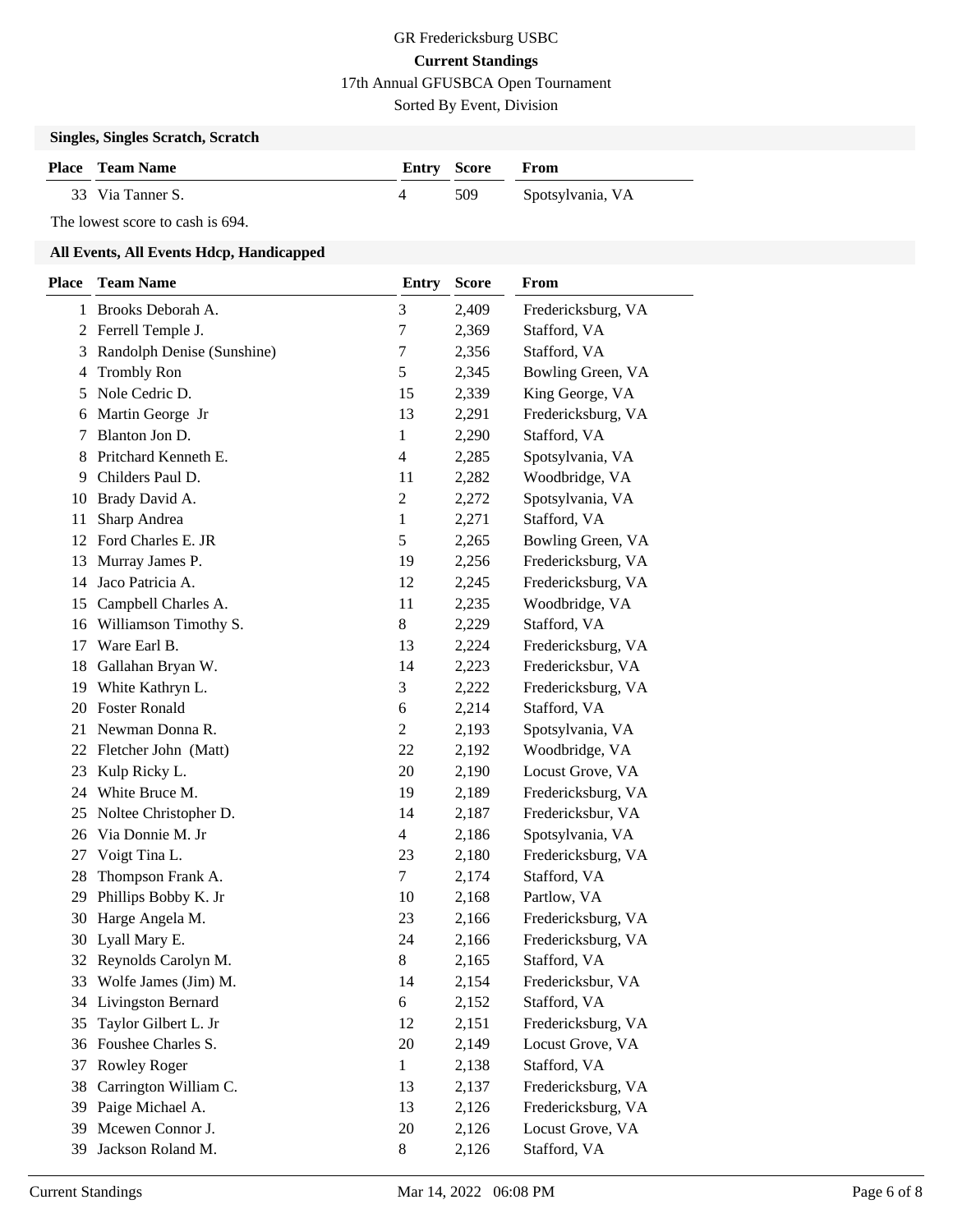Sorted By Event, Division

### **All Events, All Events Hdcp, Handicapped**

| <b>Place</b> | <b>Team Name</b>          | <b>Entry</b>             | <b>Score</b> | From               |
|--------------|---------------------------|--------------------------|--------------|--------------------|
|              | 42 Fillis John R. Sr      | 11                       | 2,125        | Woodbridge, VA     |
| 43           | Myers James L. II         | $\overline{\mathcal{A}}$ | 2,123        | Spotsylvania, VA   |
|              | 44 Foster Petra           | 6                        | 2,122        | Stafford, VA       |
| 45           | Watson Edgar L. Jr        | $\overline{c}$           | 2,121        | Spotsylvania, VA   |
| 45           | Watson Josie F.           | $\mathbf{2}$             | 2,121        | Spotsylvania, VA   |
| 47           | Dodson Kenneth L.         | 24                       | 2,120        | Fredericksburg, VA |
| 48           | Frye Kevin L.             | 15                       | 2,116        | King George, VA    |
| 49           | Oliver John C.            | 19                       | 2,115        | Fredericksburg, VA |
| 50           | Breeden Heather R.        | 21                       | 2,110        | Fredericksburg, VA |
| 51           | White Cory E.             | 5                        | 2,104        | Bowling Green, VA  |
|              | 52 Peck Linda N.          | 12                       | 2,103        | Fredericksburg, VA |
| 53           | Jaco Richard E.           | 11                       | 2,098        | Woodbridge, VA     |
| 54           | Kulp Brianna E.           | 20                       | 2,095        | Locust Grove, VA   |
| 55           | Coulson Rick E.           | 19                       | 2,094        | Fredericksburg, VA |
| 56           | Marotske Benjamin A.      | 22                       | 2,084        | Woodbridge, VA     |
| 57           | Williams Glenn            | 15                       | 2,081        | King George, VA    |
| 58           | Goode Denita              | 9                        | 2,072        | Stafford, VA       |
| 59           | Garnett John F. Sr        | 24                       | 2,053        | Fredericksburg, VA |
| 60           | Jenkins Sherika N.        | 23                       | 2,051        | Fredericksburg, VA |
| 61           | Voigt Robert A.           | 23                       | 2,043        | Fredericksburg, VA |
| 62           | Coleman Alphonso L.       | 3                        | 2,032        | Fredericksburg, VA |
| 63           | Tinsley Shawn L.          | 21                       | 2,030        | Fredericksburg, VA |
| 64           | Ball Felix M.             | 24                       | 2,025        | Fredericksburg, VA |
| 65           | Einhorn James D. Jr       | 14                       | 2,021        | Fredericksbur, VA  |
| 66           | Goode Kathleen            | 9                        | 2,016        | Stafford, VA       |
| 67           | McGuire Linda             | 9                        | 2,011        | Stafford, VA       |
| 68           | Johnson Deborah G.        | 10                       | 2,009        | Partlow, VA        |
| 69           | Perry Jolita              | 9                        | 1,994        | Stafford, VA       |
| 70           | Smith Scott D.            | $\mathfrak s$            | 1,990        | Bowling Green, VA  |
| 71           | Jones Ta'Shawn L.         | 3                        | 1,989        | Fredericksburg, VA |
| 72           | Clarke Carroll            | 22                       | 1,982        | Woodbridge, VA     |
| 73           | Ferrell Wayne             | $\tau$                   | 1,975        | Stafford, VA       |
|              | 74 Ramsey Robert H.       | 22                       | 1,974        | Woodbridge, VA     |
| 75           | Bayless Claudia R.        | $8\,$                    | 1,960        | Stafford, VA       |
| 75           | Rumbaugh Paul L. II       | 1                        | 1,960        | Stafford, VA       |
| 77           | Via Tanner S.             | $\overline{4}$           | 1,953        | Spotsylvania, VA   |
| 78           | Gorham Lottie C.          | 10                       | 1,951        | Partlow, VA        |
| 79           | Lanum Debora A.           | 21                       | 1,944        | Fredericksburg, VA |
| 80           | Williams Lavangelene A.   | 15                       | 1,941        | King George, VA    |
| 81           | Johnson Donnell J.        | 10                       | 1,903        | Partlow, VA        |
| 82           | Mitchem Billie S.         | 12                       | 1,883        | Fredericksburg, VA |
|              | 83 Livingston La'Tonia M. | 6                        | 664          | Stafford, VA       |
|              |                           |                          |              |                    |

The lowest score to cash is 2285.

## **All Events, All Events Scratch, Scratch**

**Place Team Name Entry Score From**